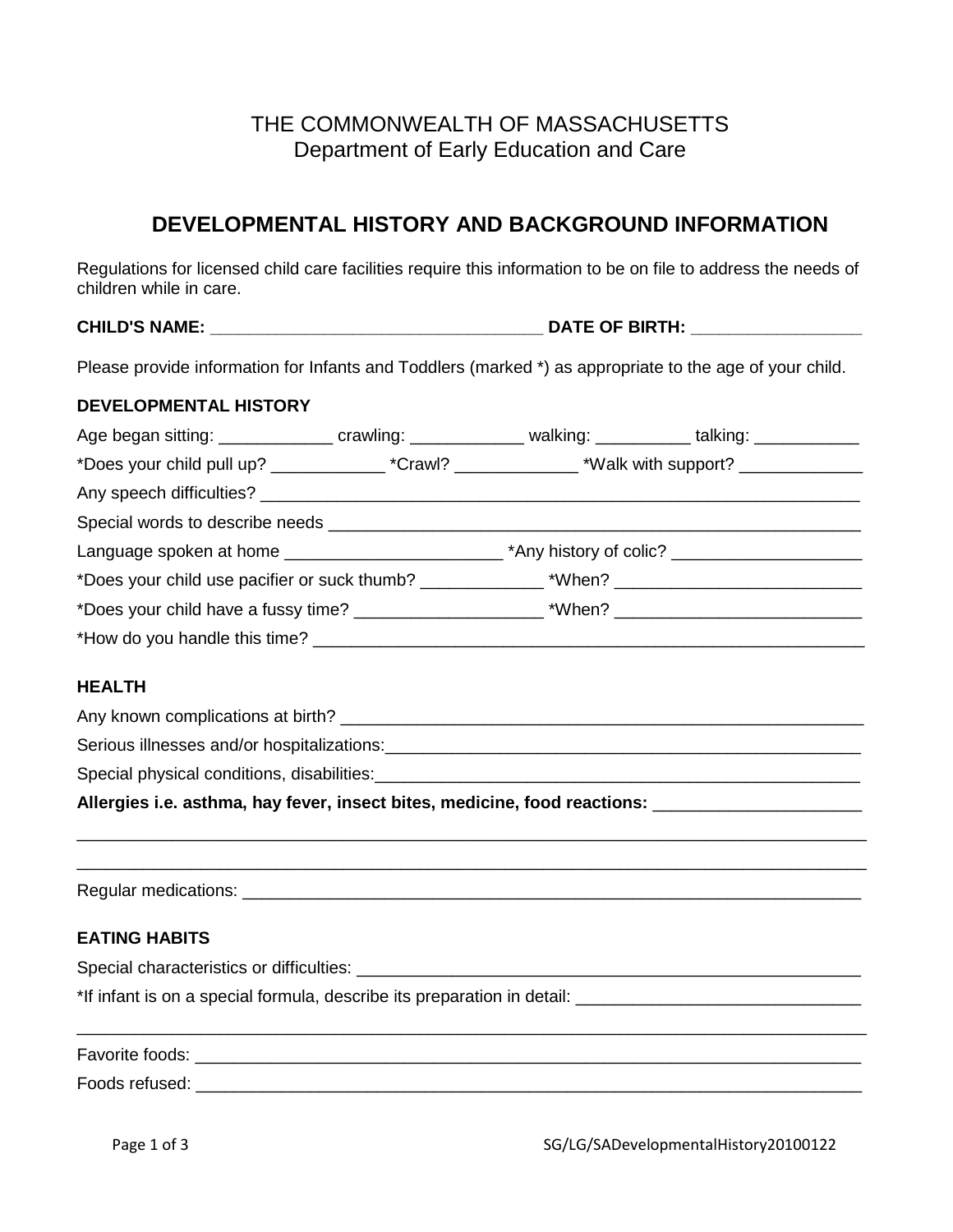| * Is your child fed held in lap? |  | High chair? |  |
|----------------------------------|--|-------------|--|
|----------------------------------|--|-------------|--|

\* Does your child eat with spoon?\_\_\_\_\_\_\_\_\_\_ Fork?\_\_\_\_\_\_\_\_\_\_ Hands?\_\_\_\_\_\_\_\_\_\_

## **TOILET HABITS**

| *Are disposable or cloth diapers used? _________* Is there a frequent occurrence of diaper rash? _______                                                                                                                        |  |  |  |  |  |
|---------------------------------------------------------------------------------------------------------------------------------------------------------------------------------------------------------------------------------|--|--|--|--|--|
|                                                                                                                                                                                                                                 |  |  |  |  |  |
|                                                                                                                                                                                                                                 |  |  |  |  |  |
| *Is there a problem with diarrhea?____________________________Constipation? ______________________________                                                                                                                      |  |  |  |  |  |
| *Has toilet training been attempted?<br>The same state of the state of the state of the state of the state of the state of the state of the state of the state of the state of the state of the state of the state of the state |  |  |  |  |  |
| *Please describe any particular procedure to be used for your child at the center: __________________________                                                                                                                   |  |  |  |  |  |
|                                                                                                                                                                                                                                 |  |  |  |  |  |
| *What is used at home? Pottychair? ___________ Special child seat? __________ Regular seat? ________                                                                                                                            |  |  |  |  |  |
| *How does your child indicate bathroom needs (include special words): _____________________________                                                                                                                             |  |  |  |  |  |
|                                                                                                                                                                                                                                 |  |  |  |  |  |
|                                                                                                                                                                                                                                 |  |  |  |  |  |
|                                                                                                                                                                                                                                 |  |  |  |  |  |
| <b>SLEEPING HABITS</b>                                                                                                                                                                                                          |  |  |  |  |  |
|                                                                                                                                                                                                                                 |  |  |  |  |  |

Does your child become tired or nap during the day (include when and how long)? \_\_\_\_\_\_\_\_\_\_\_\_\_\_

*Please note: The American Academy of Pediatrics has determined that placing a baby on his/her back to sleep reduces the risk of Sudden Infant Death Syndrome (SIDS). SIDS is the sudden and unexplained death of a baby under one year of age. If your child does not usually sleep on his/her back, please contact your pediatrician immediately to discuss the best sleeping position for your baby. Please also take the time to discuss your child's sleeping position with your caregiver.*

\_\_\_\_\_\_\_\_\_\_\_\_\_\_\_\_\_\_\_\_\_\_\_\_\_\_\_\_\_\_\_\_\_\_\_\_\_\_\_\_\_\_\_\_\_\_\_\_\_\_\_\_\_\_\_\_\_\_\_\_\_\_\_\_\_\_\_\_\_\_\_\_\_\_\_\_\_\_\_\_\_

| When does your child go to bed at night?                                                  | and get up in the morning? |
|-------------------------------------------------------------------------------------------|----------------------------|
| Describe any special characteristics or needs (stuffed animal, story, mood on waking etc) |                            |

\_\_\_\_\_\_\_\_\_\_\_\_\_\_\_\_\_\_\_\_\_\_\_\_\_\_\_\_\_\_\_\_\_\_\_\_\_\_\_\_\_\_\_\_\_\_\_\_\_\_\_\_\_\_\_\_\_\_\_\_\_\_\_\_\_\_\_\_\_\_\_\_\_\_\_\_\_\_\_\_\_\_\_